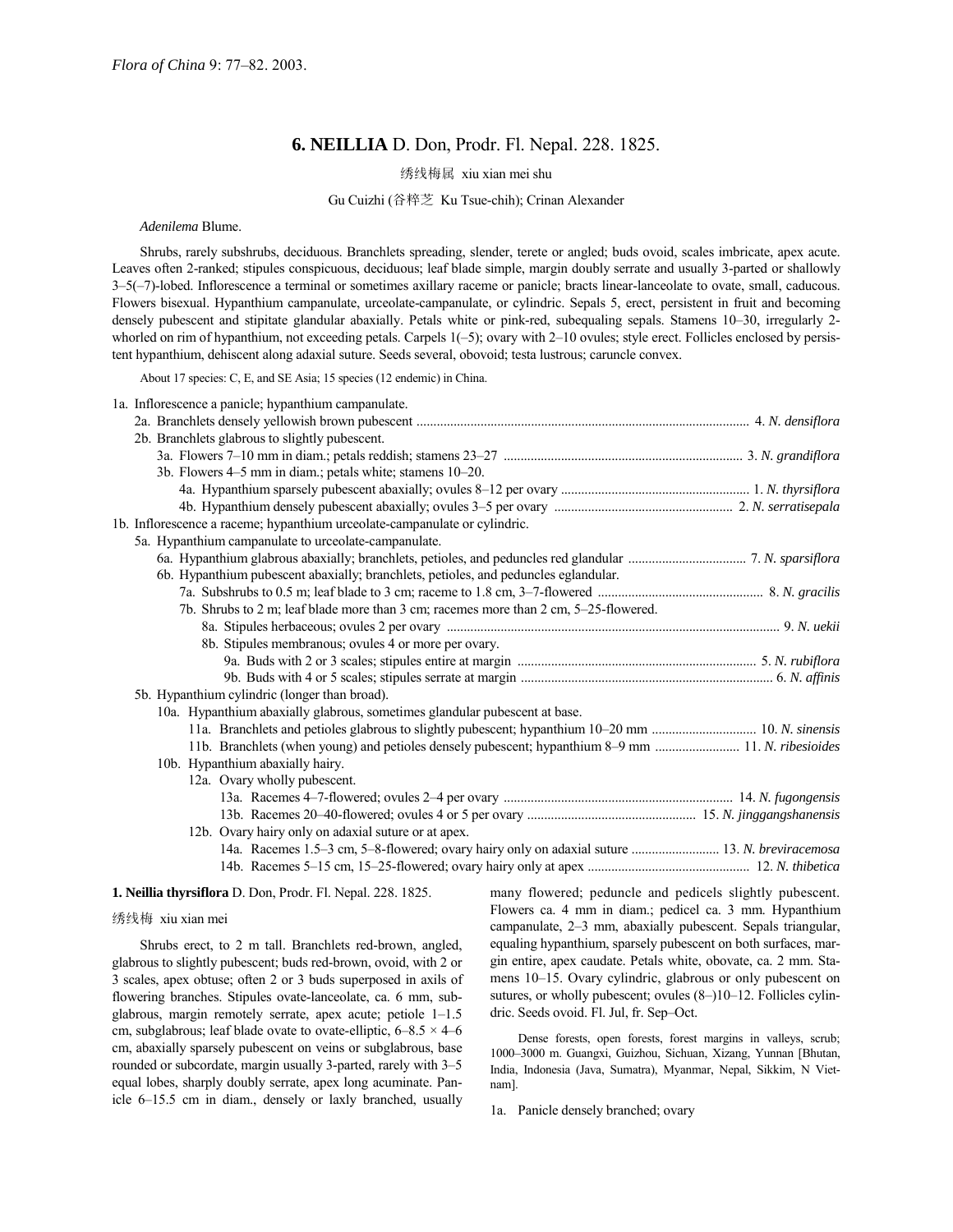pubescent only on sutures ..................... 1a. var. *thyrsiflora* 1b. Panicle few branched; ovary wholly

pubescent .............................................. 1b. var. *tunkinensis*

# **1a. Neillia thyrsiflora** var. **thyrsiflora**

绣线梅(原变种) xiu xian mei (yuan bian zhong)

### *Spiraea thyrsiflora* K. Koch.

Panicle densely branched. Ovary glabrous or pubescent only on sutures.

Scrub; 1000-3000 m. NW Yunnan (Gongshan Xian) [Bhutan, India, Myanmar, Nepal, Sikkim].

**1b. Neillia thyrsiflora** var. **tunkinensis** (J. E Vidal) J. E Vidal, Adansonia 3: 153. 1963.

#### 毛果绣线梅 mao guo xiu xian mei

*Neillia tunkinensis* J. E Vidal, Notul. Syst. (Paris) 13: 292. 1948.

Panicle laxly branched. Ovary wholly pubescent.

Dense forests, forest margins in valleys; 1000-2700 m. Guangxi, Guizhou, Sichuan, Xizang, Yunnan [N Vietnam, NE India (Assam), Indonesia (Java, Sumatra)].

**2. Neillia serratisepala** H. L. Li, J. Arnold Arbor. 25: 300. 1944.

# 云南绣线梅 yun nan xiu xian mei

Shrubs to 2 m tall. Branchlets reddish, glabrous or subglabrous; buds purple-red, long ovoid, with 3 or 4 scales slightly pubescent at margin, apex acuminate. Stipules ovate or broadly so, herbaceous, subglabrous on both surfaces, margin serrate, ciliate, apex acute; petiole 5-10 mm, slightly pubescent; leaf blade elliptic-ovate to triangular-ovate,  $7-12 \times 5-7$  cm, abaxially pubescent on veins, adaxially glabrous or sparsely pubescent, base truncate or subcordate, margin  $3(-5)$ -lobed, doubly serrate, apex acuminate or caudate. Panicle terminal or axillary, 3-5 cm in diam., many flowered; peduncle and pedicels glabrous or slightly pubescent. Flowers ca. 4 mm in diam.; pedicel ca. 5 mm. Hypanthium campanulate, 3–5 mm, abaxially densely pubescent. Sepals triangular, nearly equaling hypanthium, pubescent on both surfaces, margin entire, apex acuminate. Petals white, obovate, ca. 2 mm. Stamens ca. 20. Ovary cylindric, wholly pubescent; ovules 3-5. Follicles long ovoid. Seeds ovoid. Fl. Jul-Aug, fr. Sep-Oct.

● Open forests, forest margins on slopes; ca. 2000 m. Yunnan.

**3. Neillia grandiflora** T. T. Yu & T. C. Ku, Acta Phytotax. Sin. 18: 493. 1980.

### 大花绣线梅 da hua xiu xian mei

Shrubs to 3 m tall. Branches red-brown, glabrous or subglabrous; buds purple, ovoid, with 3 or 4 scales pubescent at margin, apex obtuse. Stipules oblong or lanceolate, ca. 4 mm, herbaceous, subglabrous, margin entire, apex acute; petiole 1– 2.5 cm, slightly pubescent; leaf blade ovate or long ovate,  $4-13$  $\times$  2.5–8 cm, abaxially slightly pubescent on veins, adaxially glabrous, base cordate or subcordate, margin usually with 1 or 2 pairs of lobes, with irregular, simple or double teeth. Panicle ca.  $7 \times 4.2$  cm, many flowered; peduncle and pedicels densely tomentose-pubescent. Flowers  $7-10$  mm in diam.; pedicel  $4-8$ mm. Hypanthium campanulate, abaxially densely tomentosepubescent. Sepals triangular-ovate, slightly shorter than hypanthium, abaxially densely tomentose-pubescent, margin entire, apex caudate or long caudate. Petals red, obovate, 3-4 mm. Stamens 23-27. Ovary cylindric, glabrous or slightly pubescent only at apex; ovules 10-12. Follicles cylindric. Seeds ovoid. Fl. Jun.

• Slopes in forests; 2400-2700 m. S Xizang (Nyalam Xian).

**4. Neillia densiflora** T. T. Yu & T. C. Ku, Acta Phytotax. Sin. 18: 492. 1980.

### 密花绣线梅 mi hua xiu xian mei

Branches red-brown, most parts densely yellow-brown pubescent; buds purple-red, ovoid, with 3 or 4 scales, subglabrous, apex obtuse. Stipules not seen; petiole 1.5-2 cm; leaf blade abaxially pale greeen, adaxially dark green, triangularovate or long ovate,  $7-11 \times 5-9$  cm, abaxially densely yellowish brown pubescent on veins, adaxially sparsely pubescent or subglabrous, midvein and lateral veins prominent, adaxially impressed, base rounded or cordate, margin with irregular, simple or double teeth, apex shortly acuminate or caudate-acuminate. Panicle 3.5-4 cm in diam., densely many flowered. Pedicel 2-3 mm. Hypanthium campanulate. Sepals triangularlanceolate, shorter than hypanthium, margin entire, apex acute. Petals and stamens not seen. Ovary cylindric, glabrous; ovules 3 or 4. Follicles cylindric. Seeds ovoid. Fl. Sep.

• Mixed forests; 2700–2800 m. S Xizang (Yadong Xian).

#### **5. Neillia rubiflora** D. Don, Prodr. Fl. Nepal. 228. 1825.

粉花绣线梅 fen hua xiu xian mei

*Spiraea rubiacea* Wallich.

Shrubs to 2 m tall. Branchlets red-purple, angled, hairy when young, glabrescent; buds purple-red, ovoid, with 2 or 3 scales glabrous or slightly pubescent at margin, apex acute. Stipules ovate-lanceolate or linear-lanceolate, membranous, slightly pubescent, margin entire, apex acuminate; petiole  $1-2$ cm, pubescent; leaf blade broadly ovate to triangular-ovate, 4–6  $\times$  3–4.5 cm, glabrous on both surfaces or abaxially slightly pubescent, base cordate, rarely rounded, margin sharply doubly serrate, apex acuminate. Raceme 2-4 cm, 5-12-flowered; peduncle and pedicels glabrous. Flowers 5–6 mm in diam.; pedicel 2-3 mm. Hypanthium urceolate-campanulate, 2-3 mm, abaxially pubescent. Sepals triangular-lanceolate, shorter than or nearly equaling hypanthium, densely pubescent, margin entire, apex acuminate. Petals pinkish white, obovate, ca. 3 mm. Stamens 25–30. Ovary subglobose, slightly hairy at apex; ovules 8–10. Follicles ellipsoid, glabrous. Seeds ovoid. Fl. Jun-Jul, fr. Aug-Sep.

Grassy slopes by streams in mixed forests: 2500–3000 m. Sichuan, Xizang, Yunnan [Bhutan, India, Nepal, Sikkim].

**6. Neillia affinis** Hemsley, J. Linn. Soc., Bot. 29: 3. 1892.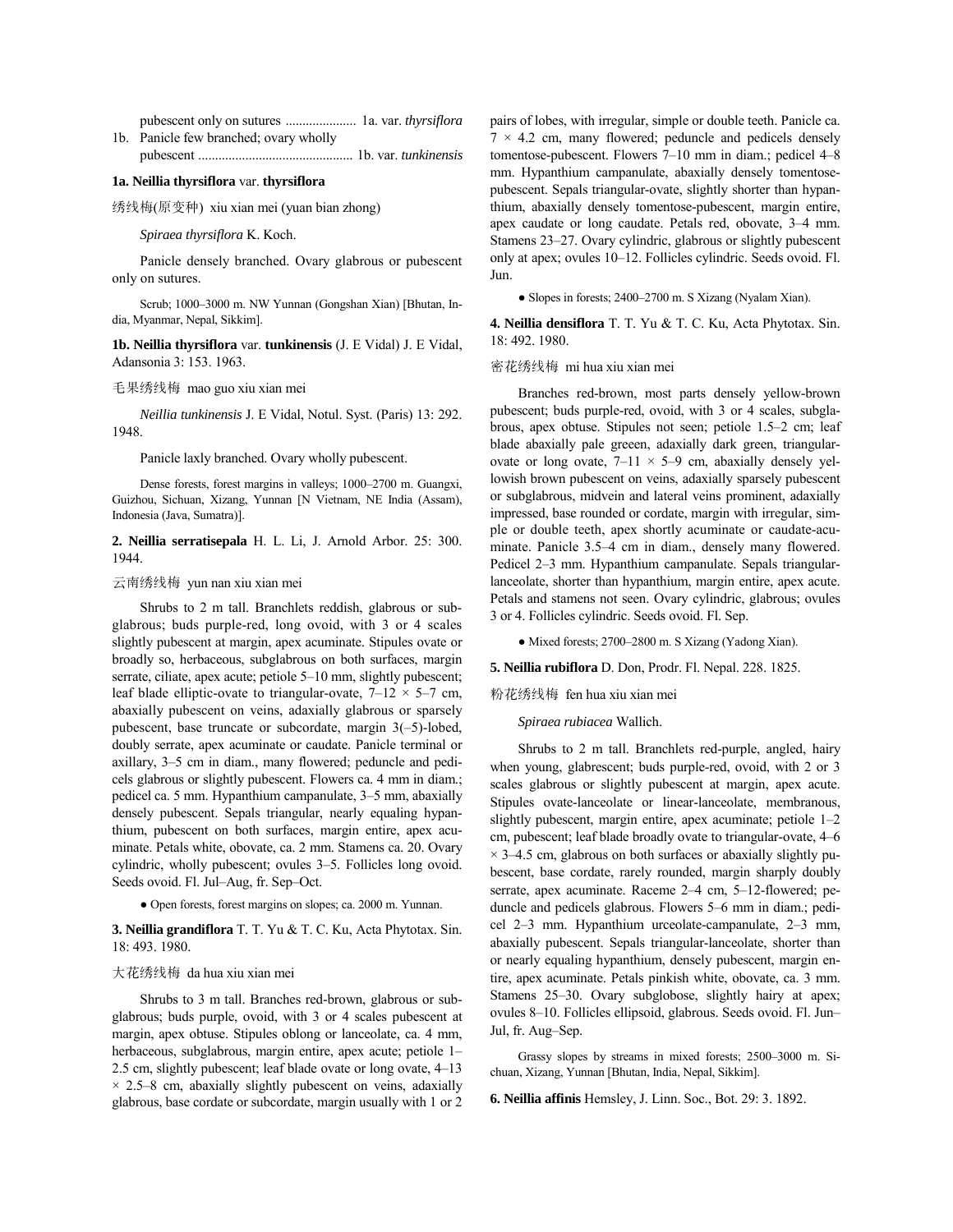川康绣线梅 chuan kang xiu xian mei

Shrubs to 2 m tall. Branchlets red-brown, glabrous or nearly so; buds purple-red, long ovoid, with 4 or 5 scales slightly pubescent at margin, apex obtuse or acute. Stipules long ovate to linear-lanceolate, ca. 4 mm, membranous, subglabrous, margin serrate, apex acute; petiole  $8-12$  mm, sparsely pubescent or subglabrous; leaf blade ovate, triangular-ovate, rarely long ovate-elliptic,  $3.5-6.8 \times 3-5$  cm, glabrous or subglabrous, base cordate or subcordate, margin usually with 1 or 2 pairs of lobes, sharply singly or doubly serrate, apex acuminate or caudate. Raceme 3-8 cm, 5-15-flowered; peduncle and pedicels pubescent. Flowers 4–5 mm in diam.; pedicel 3–5 mm. Hypanthium urceolate-campanulate,  $2-5$  mm, abaxially densely pubescent and stipitate glandular. Sepals triangular-lanceolate, shorter than hypanthium, pubescent on both surfaces, margin entire, apex acuminate. Petals pink, obovate, ca. 3 mm. Stamens ca. 20. Carpels 1–5; ovary cylindric, pubescent; ovules  $4-6($ 10). Follicles ellipsoid, pubescent. Seeds ovoid. Fl. May-Jun,  $fr.$  Jul–Sep.

• Mixed forests, open forests; 1100–3500 m. C Sichuan, S Xizang, NW and SE Yunnan.

1a. Carpels 3ñ5 ............................................. 6c. var. *polygyna*

1b. Carpels 1 or 2.

2a. Raceme 3-8 cm, 6-15-flowered; carpels 1 or 2, with 4–6 ovules ............ 6a. var. *affinis* 

2b. Raceme  $3-4$  cm,  $5-10$ -flowered; carpel 1, with 8-10 ovules ............ 6b. var. *pauciflora* 

#### **6a. Neillia affinis** var. **affinis**

川康绣线梅(原变种) chuan kang xiu xian mei (yuan bian zhong)

Raceme  $3-6$  cm,  $6-15$ -flowered. Carpels 1 or 2; ovules  $4-$ 6.

• Mixed forests; 1100–3500 m. C Sichuan (Emei Shan, Kangding Xian), S Xizang (Nyalam Xian), NW Yunnan (Dêqên Xian, Weixi Xian).

**6b. Neillia affinis** var. **pauciflora** (Rehder) J. E. Vidal, Adansonia 3: 156. 1963.

少花川康绣线梅 shao hua chuan kang xiu xian mei

*Neillia pauciflora* Rehder in Sargent, Pl. Wilson. 1: 437. 1913.

Raceme 3–4 cm, 5–10-flowered. Carpel 1; ovules 8–10.

 $\bullet$  2000-2300 m. SE Yunnan.

**6c. Neillia affinis** var. **polygyna** Cardot ex J. E. Vidal, Adansonia 3: 156. 1963.

多果川康绣线梅 duo guo chuan kang xiu xian mei

Carpels  $3-5$ ; ovules  $4-6$ .

● Open forests; ca. 3400 m. NW Yunnan.

**7. Neillia sparsiflora** Rehder, J. Arnold Arbor. 5: 327. 1942.

疏花绣线梅 shu hua xiu xian mei

Branchlets red-brown, sparsely reddish glandular, glabrescent; buds not seen. Stipules ovate-lanceolate, 4-5 mm, glandular, margin ciliate, apex acute; petiole  $1-1.5$  cm, glandular hairy or appressed pubescent distally; leaf blade ovate or ovateoblong,  $3.5-6 \times 2-3.5$  cm, abaxially sparsely pubescent on veins and hairy in vein axils, adaxially glabrous, base truncate or subcordate, margin usually with 1 or 2 pairs of triangular lobes, unequally or doubly serrate, apex long acuminate. Raceme  $3.5-4.5$  cm,  $4-6(-12)$ -flowered; peduncle and pedicels reddish glandular pubescent. Flowers  $3-4$  mm in diam.; pedicel  $2-$ 4 mm. Hypanthium urceolate-campanulate, ca. 7 mm, abaxially glabrous, adaxially pubescent. Petals pinkish, broadly elliptic, 4.5-5 mm. Stamens 20-30. Ovary cylindric, pubescent distally; ovules 7–9. Follicles not seen. Fl. Jul.

● NW Yunnan.

**8. Neillia gracilis** Franchet, Pl. Delavay. 202. 1890.

矮生绣线梅 ai sheng xiu xian mei

Subshrubs low, to 0.5 m tall. Branchlets recurved, angled, glabrous; buds red-brown, long ovoid, with 2 or 3 subglabrous scales, apex obtuse. Stipules ovate or triangular-ovate, 4-6 mm, subglabrous, margin serrate, ciliate, apex acute; petiole  $1-6$  cm, slightly pubescent; leaf blade ovate to triangular-ovate, rarely subreniform,  $2.5-3 \times 2-3$  cm, pubescent on both surfaces or subglabrous, base cordate, margin irregularly 3–5-lobed, sharply doubly serrate, apex acute to acuminate, rarely obtuse. Racemes axillary,  $1-1.8$  cm,  $3-7$ -flowered; peduncle and pedicels subglabrous. Flowers ca. 6 mm in diam.; pedicel ca. 2 mm. Hypanthium urceolate-campanulate,  $3.5-4$  mm, abaxially slightly pubescent. Sepals triangular-ovate, 2–3 mm, shorter than hypanthium, slightly pubescent on both surfaces, margin entire, apex acuminate. Petals white or pinkish, orbicular, ca. 4 mm. Stamens 15-20. Ovary narrowly ovoid, densely villous; ovules 2. Follicles pubescent. Seeds ovoid. Fl. May-Jul.

• Alpine meadows, moist slopes; 2800-3000 m. W Sichuan, N Yunnan.

**9. Neillia uekii** Nakai, Bot. Mag. (Tokyo) 26: 3. 1912.

东北绣线梅 dong bei xiu xian mei

*Neillia millsii* Dunn.

Shrubs erect, to 2 m tall. Branchlets red-brown, slender, slightly pubescent when young, glabrescent; buds purple, ovoid, with 3 or 4 scales pubescent at margin. Stipules ovatelanceolate to triangular-lanceolate, herbaceous, margin serrate, apex acute; petiole 5-10 mm, densely pubescent; leaf blade ovate to elliptic-ovate, rarely triangular-ovate,  $3-6 \times 2-4$  cm, abaxially slightly pubescent on veins, adaxially glabrous, base rounded to truncate, margin pinnately lobed, doubly serrate, apex long acuminate or caudate. Racemes 4–9 cm, 10–25-flowered; peduncle and pedicels slightly pubescent and stellate hairy. Flowers 5–6 mm in diam.; pedicel 3–4 mm. Hypanthium urceolate-campanulate, 3-4 mm, abaxially pubescent. Sepals triangular, slightly shorter than hypanthium, pubescent on both surfaces, margin entire, apex acuminate. Petals white, spatulate, ca. 4 mm. Stamens ca. 10. Ovary ovoid, pubescent along adaxial suture and at apex; ovules 2. Follicles long ovoid. Seeds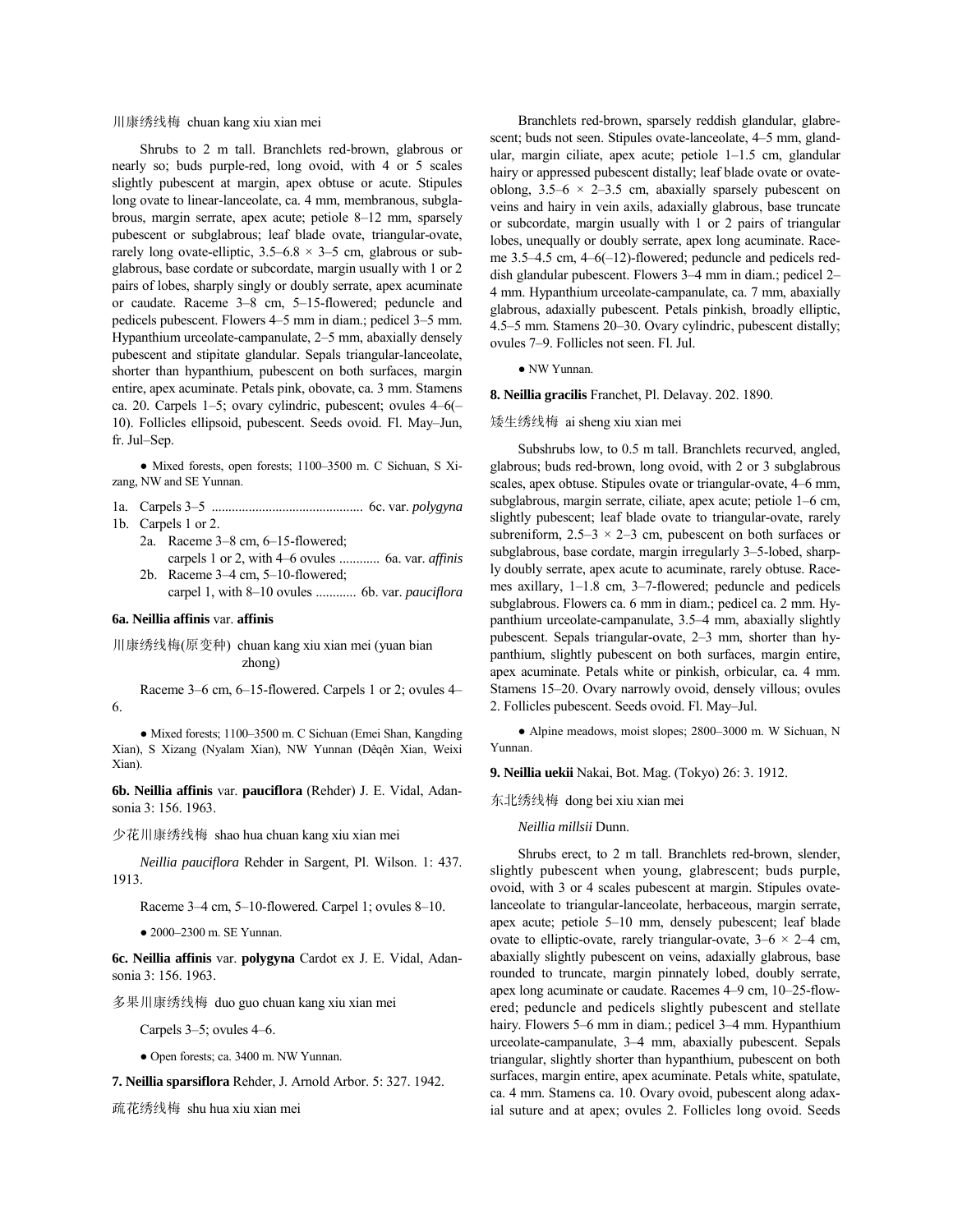ovoid.

### SE Liaoning (Changdian) [Korea].

10. Neillia sinensis Oliver, Hooker's Icon. Pl. 16: t. 1540. 1886.

### 中华绣线梅 zhong hua xiu xian mei

Shrubs to 4 m tall. Branchlets red-brown, glabrous; buds red-brown, ovoid, with 3 or 4 scales slightly pubescent at margin, apex obtuse. Stipules lanceolate to ovate-lanceolate, membranous, margin entire, apex acute or acuminate; petiole  $7-15$ mm, slightly pubescent or subglabrous; leaf blade ovate or ovate-elliptic,  $5-11 \times 3-6$  cm, glabrous on both surfaces or abaxially pubescent in vein axils, base rounded or subcordate, margin often irregularly lobed or parted, doubly serrate, apex long acuminate. Racemes 4-9 cm, many flowered; peduncle and pedicels glabrous. Flowers  $6-8$  mm in diam.; pedicel  $1-10$ mm. Hypanthium cylindric,  $0.7-1.2$  cm, abaxially glabrous or glandular. Sepals triangular, 3–4 mm, much shorter than hypanthium, glabrous, margin entire, apex acute to caudate-acuminate. Petals pinkish, obovate, ca. 3 mm. Stamens 10-15; filaments unequal. Ovary long ovoid, pubescent at apex; ovules 4 or 5. Follicles long ellipsoid. Seeds ovoid. Fl. May-Jun, fr. Aug-Sep.

• Valley slopes and mixed forests; 1000-2500 m. Gansu, Guangdong, Guangxi, Guizhou, Henan, Hubei, Hunan, Jiangxi, Shaanxi, Sichuan, Yunnan.

- 1a. Pedicels 3-10 mm; hypanthium 10-12 mm, abaxially glabrous ........................... 10a. var. *sinensis*
- 1b. Pedicels 1-3 mm; hypanthium 7-8 mm, abaxially glandular or sparsely so.
	- 2a. Leaf blade margin parted, lobes caudate-acuminate at apex; pedicels 2–3 mm; sepals caudate-acuminate at apex ............................................. 10b. var. *caudata* 2b. Leaf blade margin lobed, lobes
		- obtuse or acute at apex; pedicels 1–2 mm; sepals acute at apex ....... 10c. var. *duclouxii*

### **10a. Neillia sinensis** var. **sinensis**

中华绣线梅(原变种) zhong hua xiu xian mei (yuan bian zhong)

*Neillia glandulocalyx* H. LÈveillÈ; *N. sinensis* f. *glanduligera* (Hemsley) Rehder; *N. sinensis* var. *glanduligera* Hemsley.

Pedicels 3–10 mm. Hypanthium 10–12 mm, abaxially glabrous.

• Valley slopes and mixed forests; 1000–2500 m. Gansu, Guangdong, Guangxi, Guizhou, Henan, Hubei, Hunan, Jiangxi Shaanxi, Sichuan, Yunnan.

**10b. Neillia sinensis** var. **caudata** Rehder in Sargent, Pl. Wilson. 1: 436. 1913.

尾叶中华绣线梅 wei ye zhong hua xiu xian mei

*Neillia thibetica* Bureau & Franchlet var. *caudata* (Reh-

der) J. E. Vidal.

Leaf blade margin parted; lobes caudate-acuminate at apex. Pedicels  $2-3$  mm. Hypanthium ca. 8 mm, abaxially glandular. Sepals caudate-acuminate at apex.

 $\bullet$  2000-2100 m. SE Yunnan.

**10c. Neillia sinensis** var. **duclouxii** (Cardot ex J. E. Vidal) T. T. Yu, Fl. Reipubl. Popularis Sin. 36: 91. 1974.

滇东中华绣线梅 dian dong zhong hua xiu xian mei

*Neillia thibetica* var. *duclouxii* Cardot ex J. E. Vidal, Adansonia 3: 163. 1963.

Leaf blade lobed; lobes obtuse or acute at apex. Pedicels 1–2 mm. Hypanthium 7–8 mm, abaxially sparsely glandular. Sepals acute at apex.

● About 2000 m. E Yunnan.

**11. Neillia ribesioides** Rehder in Sargent, Pl. Wilson. 1: 435. 1913.

### 毛叶绣线梅 mao ye xiu xian mei

*Neillia hypomalaca* Rehder; *N. sinensis* Oliver var. *hypomalaca* (Rehder) Handel-Mazzetti; *N. sinensis* var. *ribesioides* (Rehder) J. E. Vidal; *N. villosa* W. W. Smith.

Shrubs to 2 m tall. Branchlets densely yellow-brown pubescent when young, later gray-brown; buds red-brown, ovoid, with 4 or 5 scales pubescent at margin. Stipules oblong to lanceolate, 5–10 mm, herbaceous, slightly pubescent, margin entire, apex obtuse; petiole ca. 5 mm, densely pubescent; leaf blade triangular to triangular-ovate,  $4-6 \times 3.5-4$  cm, abaxially densely pubescent particularly on veins, adaxially sparsely pubescent, base truncate or subcordate, margin 3-5-lobed, sharply doubly serrate, apex acuminate. Racemes 4-5 cm, 10-15-flowered; peduncle and pedicels subglabrous. Flowers ca. 6 mm in diam.; pedicel 3–4 mm. Hypanthium cylindric, 8–9 mm, abaxially glabrous, sparsely glandular pubescent at base. Sepals triangular, ca. 2 mm, shorter than hypanthium, margin entire, apex caudate. Petals white or pinkish, obovate, ca. 2 mm. Stamens 10-15. Ovary narrowly ovoid, pubescent only at apex; ovules 4 or 5. Follicles long ellipsoid. Seeds ovoid. Fl. May, fr. Jul-Sep.

● Open forests; 1000-2500 m. Gansu, Hubei, Shaanxi, Sichuan, Yunnan.

**12. Neillia thibetica** Bureau & Franchet, J. Bot. (Morot) 5: 45. 1891.

### 西康绣线梅 xi kang xiu xian mei

Shrubs to 3 m tall. Branchlets densely yellow-brown pubescent when young, purple-brown when old; buds purplebrown, ovoid, with 3 or 4 scales pubescent at margin, apex acute. Stipules lanceolate or ovate-lanceolate, 4-8 mm, herbaceous, pubescent on both surfaces, margin serrate or repandserrate, ciliate, apex acute; petiole 8-10 mm, densely pubescent; leaf blade ovate to long elliptic, rarely triangular-ovate, 5- $10 \times 3$ –6 cm, abaxially pubescent, adaxially sparsely pubescent, base rounded or cordate, margin sharply doubly serrate, often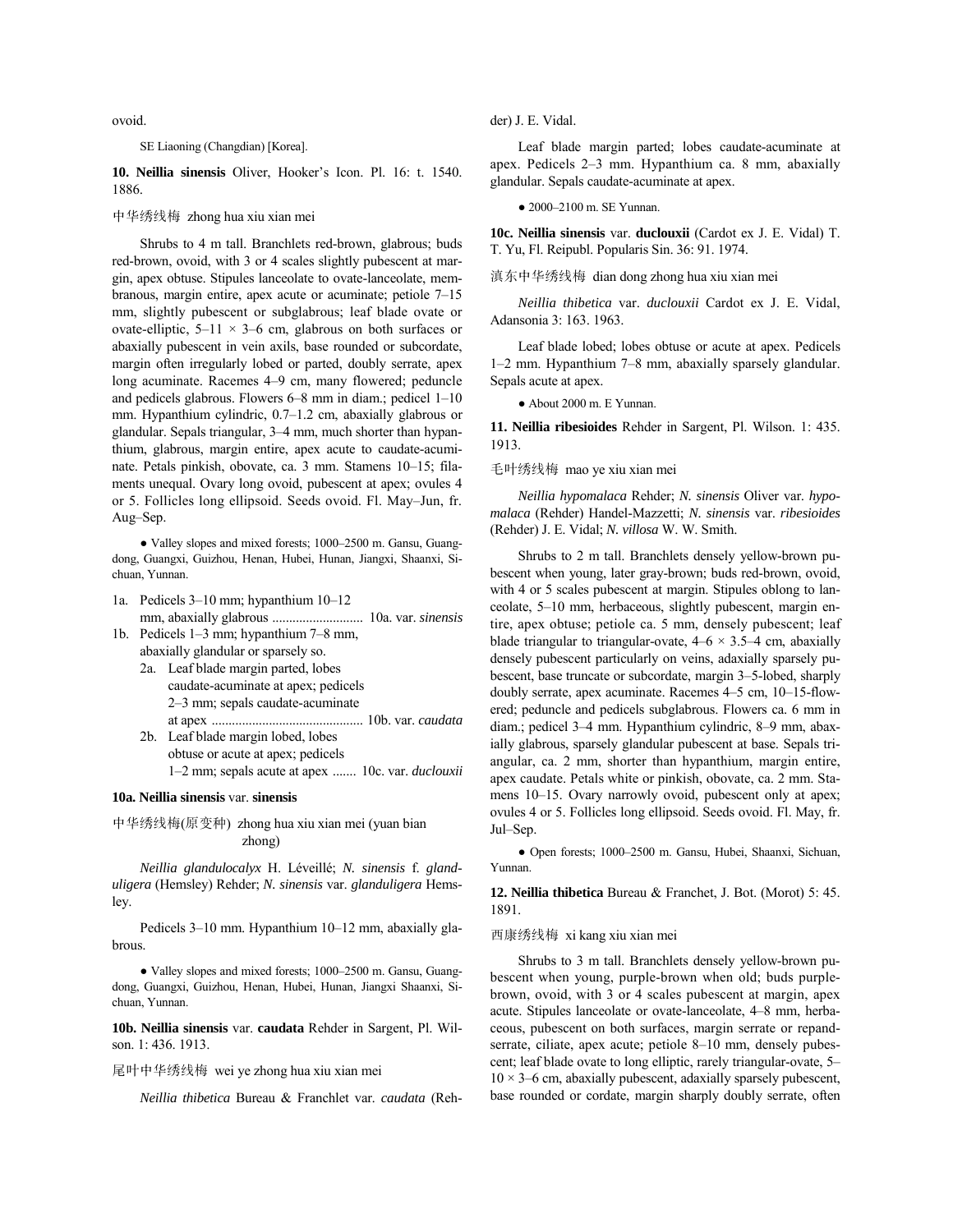irregularly 3-5-lobed or distinctly lobed ca. 1/2 way to midvein, apex acuminate. Racemes 5-15 cm, 3-5-flowered; peduncle and pedicels densely pubescent. Flowers ca. 4 mm in diam.; pedicel 3-4 mm. Hypanthium cylindric, 5-6 mm, densely pubescent on both surfaces. Sepals triangular, 2-3 mm, shorter than hypanthium, densely pubescent on both surfaces, margin entire, apex caudate. Petals pinkish white, obovate, ca. 3 mm. Stamens 15-20. Ovary cylindric, pubescent only at apex; ovules 5-8. Follicles cylindric. Seeds ovoid. Fl. May-Jun, fr. Jul-Sep.

• Stream sides in mixed forests; 1500-3000 m. W Sichuan, NW Yunnan.

- 1a. Leaf blade margin irregularly 3-5-lobed, stipules lanceolate, margin serrate and ciliate ...................................................... 12a. var. *thibetica* 1b. Leaf blade margin distinctly lobed ca. 1/2 way to midvein, stipules ovate-
- lanceolate, margin repand-serrate and ciliate ......................................................... 12b. var. *lobata*

# **12a. Neillia thibetica** var. **thibetica**

西康绣线梅(原变种) xi kang xiu xian mei (yuan bian zhong)

*Neillia longiracemosa* Hemsley; *N. velutina* Bureau.

Stipules lanceolate, margin serrate and ciliate; leaf blade margin irregularly 3-5-lobed.

• Stream sides in mixed forests; 1500-3000 m. W Sichuan, NW Yunnan.

**12b. Neillia thibetica** var. **lobata** (Rehder) T. T. Yu, Fl. Reipubl. Popularis Sin. 36: 94. 1974.

## 裂叶西康绣线梅 lie ye xi kang xiu xian mei

*Neillia longiracemosa* var. *lobata* Rehder, J. Arnold Arbor. 1: 257. 1920.

Stipules ovate-lanceolate, margin repand-serrate and ciliate; leaf blade margin distinctly lobed ca. 1/2 way to midvein.

● About 2900 m. SW Sichuan, NW Yunnan.

**13. Neillia breviracemosa** T. C. Ku, Bull. Bot. Res., Harbin 10(1): 13. 1990.

### 短序绣线梅 duan xu xiu xian mei

Shrubs to 70 cm tall. Branchlets greenish, subglabrous or slightly pubescent; buds purple-red, long ovoid, with 3 or 4 subglabrous scales, apex acute. Stipules ovate, ca. 5 mm, herbaceous, subglabrous, margin remotely serrate, apex acute; petiole 6–9 mm, densely pubescent; leaf blade ovate-oblong,  $4-7 \times 2$ – 3.5 cm, abaxially glabrous except on veins, adaxially sparsely pubescent, base cordate or subrounded, margin often with 1 pair of lobes at base, irregularly doubly serrate, apex long caudate. Racemes 1.5–3 cm, 5–8-flowered; peduncle subglabrous. Pedicel 3–4 mm, pubescent. Hypanthium cylindric, ca. 6 mm, abaxially densely pubescent. Sepals triangular-lanceolate,  $6-7$  mm, slightly longer than hypanthium, densely pubescent on both surfaces, margin entire, apex long caudate. Petals and stamens not seen. Ovary slightly pubescent or subglabrous; ovules not seen.

Follicles cylindric, sparsely pubescent, later glabrescent. Seeds not seen. Fr. Jun.

● About 2000 m. W Yunnan (Lushui Xian).

**14. Neillia fugongensis** T. C. Ku, Bull. Bot. Res., Harbin 10(1): 12. 1990.

### 福贡绣线梅 fu gong xiu xian mei

Shrubs to 3 m tall. Branchlets red-brown, pubescent when young, glabrescent; buds not seen. Stipules ovate, 4–5 mm, herbaceous, subglabrous, margin with remote stipitate glandular teeth, apex acuminate; petiole 5-8 mm, pubescent; leaf blade oblong or ovate-oblong,  $4-5.5 \times 2-4$  cm, abaxially densely pubescent on veins, adaxially sparsely appressed pubescent, base subcordate, rarely truncate, margin irregularly doubly serrate and usually irregularly 5- or 6-lobed, apex long caudateacuminate. Raceme 4–5.5 cm, 4- or 5-flowered; peduncle and pedicels densely pubescent. Hypanthium cylindric, abaxially densely pubescent. Sepals triangular-lanceolate, slightly shorter than or equaling hypanthium, pubescent on both surfaces. Petals not seen. Stamens numerous. Ovary cylindric, pubescent; ovules 2–4. Follicles cylindric, pubescent. Seeds cylindric. Fl. Jun-Jul.

 $\bullet$  1700-2600 m. NW Yunnan (Fugong Xian).

**15. Neillia jinggangshanensis** Z. X. Yu, Bull. Bot. Res., Harbin 3(1): 150. 1983.

### 井冈山绣线梅 jing gang shan xiu xian mei

Shrubs to 3 m tall, yellowish brown pubescent in most parts. Branchlets red-brown, angled; buds purple-red, ovoid, with 3 or 4 subglabrous scales, apex acute. Stipules oblong, 3.5-4.5 mm, herbaceous, subglabrous, margin remotely serrate, apex obtuse; petiole 4–10 mm; leaf blade ovate-oblong or triangular-oblong,  $3-9.5 \times 2.3-4.5$  cm, abaxially pubescent,